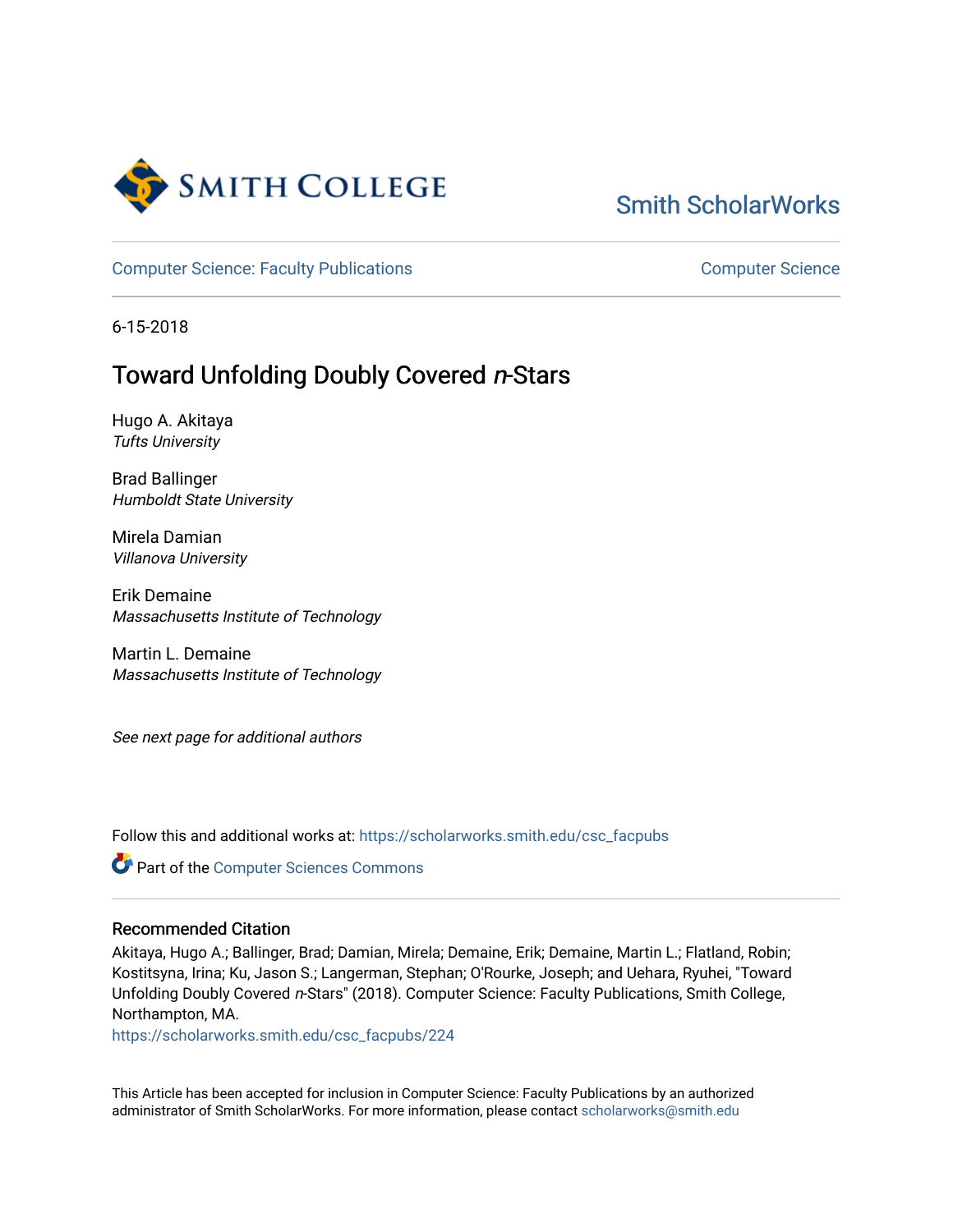#### Authors

Hugo A. Akitaya, Brad Ballinger, Mirela Damian, Erik Demaine, Martin L. Demaine, Robin Flatland, Irina Kostitsyna, Jason S. Ku, Stephan Langerman, Joseph O'Rourke, and Ryuhei Uehara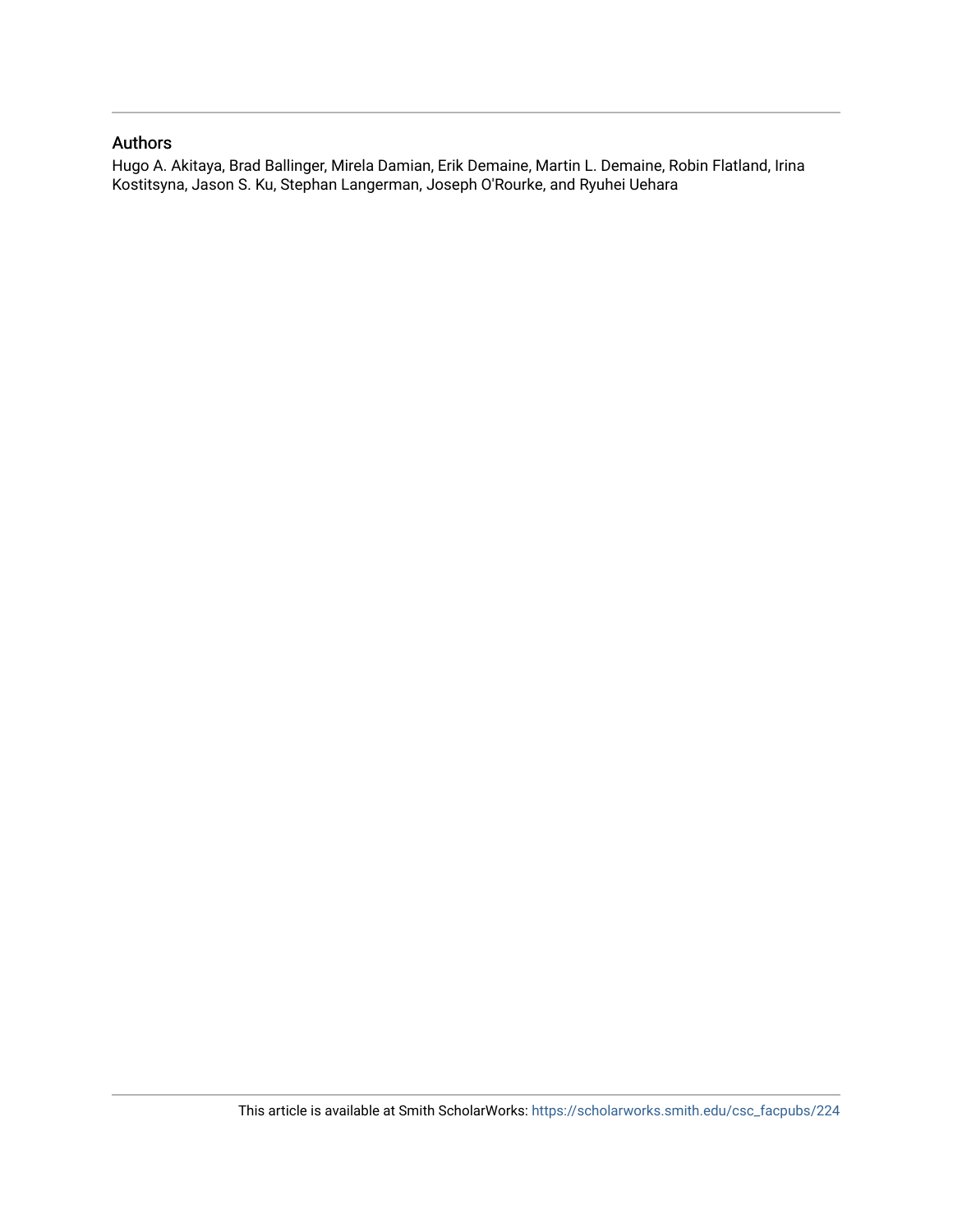### Toward Unfolding Doubly Covered n-Stars

Hugo A. Akitaya<sup>∗</sup> Brad Ballinger† Mirela Damian‡ Erik D. Demaine§ Martin L. Demaine <sup>§</sup> Robin Flatland<sup>¶</sup> Irina Kostitsyna  $\parallel$  Jason S. Ku § Stephan Langerman∗∗ Joseph O'Rourke†† Ryuhei Uehara‡‡

June 15, 2018

Open Problem 22.3 from  $[1]$  asks: does every closed polyhedron P have a general unfolding to a non-overlapping polygon? A *general unfolding* is produced by cutting the surface along the edges of a cut tree spanning the vertices of  $P$  and flattening it to a connected, planar piece without overlap (here the cuts are not restricted to the edges of the polyhedron). It is known that convex polyhedra always admit general unfoldings [\[2\]](#page-2-1). This is also true for non-convex but nearly flat polyhedra [\[4\]](#page-2-2) and for various classes of orthogonal polyhedra where the cuts are restricted to be parallel to the polyhedron edges [\[3\]](#page-2-3). At CCCG in August 2017, Stefan Langerman posed the question of finding general unfoldings for doubly covered polygons, and more specifically for doubly covered n-stars: regular n-gons with identical isosceles triangular "spikes" attached to their edges (all spikes have the same base angle  $\alpha \in (0, \pi/2)$ ). Does every doubly covered n-star admit a general unfolding?

In this paper, we explore the space of doubly covered *n*-stars in search of families of general unfoldings. We show that general unfoldings of doubly covered  $n$ -stars exist for:

- any base angle  $\alpha \in (0, \pi/2)$ , for  $n \in \{3...10, 12\}$
- any *n*, for base angle  $\alpha < \frac{\pi}{3} \left( \frac{n+3}{n} \right)$ .

We prove existence by construction, providing families of general unfoldings within specific subdomains of n and  $\alpha$ . Figure [1](#page-3-0) shows representative constructions from some relevant families.

#### References

- <span id="page-2-0"></span>[1] Demaine, E. D., and O'Rourke, J. (2008). Geometric Folding Algorithms: Linkages, Origami, Polyhedra (Reprint ed.). Cambridge University Press, New York, NY, USA.
- <span id="page-2-1"></span>[2] Aronov, B., and O'Rourke, J. (1992). Nonoverlap of the star unfolding. Discrete & Computational Geometry, 8(3), 219-250.
- <span id="page-2-3"></span>[3] O'Rourke, J. (2008). Unfolding orthogonal polyhedra. Contemporary Mathematics, 453, 307.
- <span id="page-2-2"></span>[4] O'Rourke, J. (2017). Edge-unfolding nearly flat convex caps. arXiv preprint arXiv:1707.01006.

<sup>∗</sup>Tufts University, Boston, USA. hugo.alves akitaya@tufts.edu. Supported by the NSF awards CCF-1422311 and CCF-1423615, and the Science Without Borders program.

<sup>†</sup>Humboldt State University, Arcata, USA. bradley.ballinger@humboldt.edu

<sup>‡</sup>Department of Computing Sciences, Villanova University, USA. mirela.damian@villanova.edu

 $\S$ Massachusetts Institute of Technology, Cambridge, USA. {edemaine,mdemaine,jasonku}@mit.edu

<sup>¶</sup>Department of Computer Science, Siena College, USA. flatland@siena.edu

 $\mathbb{R}$ Department of Mathematics and Computer Science, TU Eindhoven, the Netherland. i.kostitsyna@tue.nl

<sup>∗∗</sup>Directeur de Recherches du F.R.S-FNRS, Universit´e Libre de Bruxelles stefan.langerman@ulb.ac.be

<sup>††</sup>Department of Computer Science, Smith College, Northampton, MA, USA. orourke@smith.edu

<sup>‡‡</sup>School of Information Science, Japan Advanced Institute of Science and Technology, Japan. uehara@jaist.ac.jp